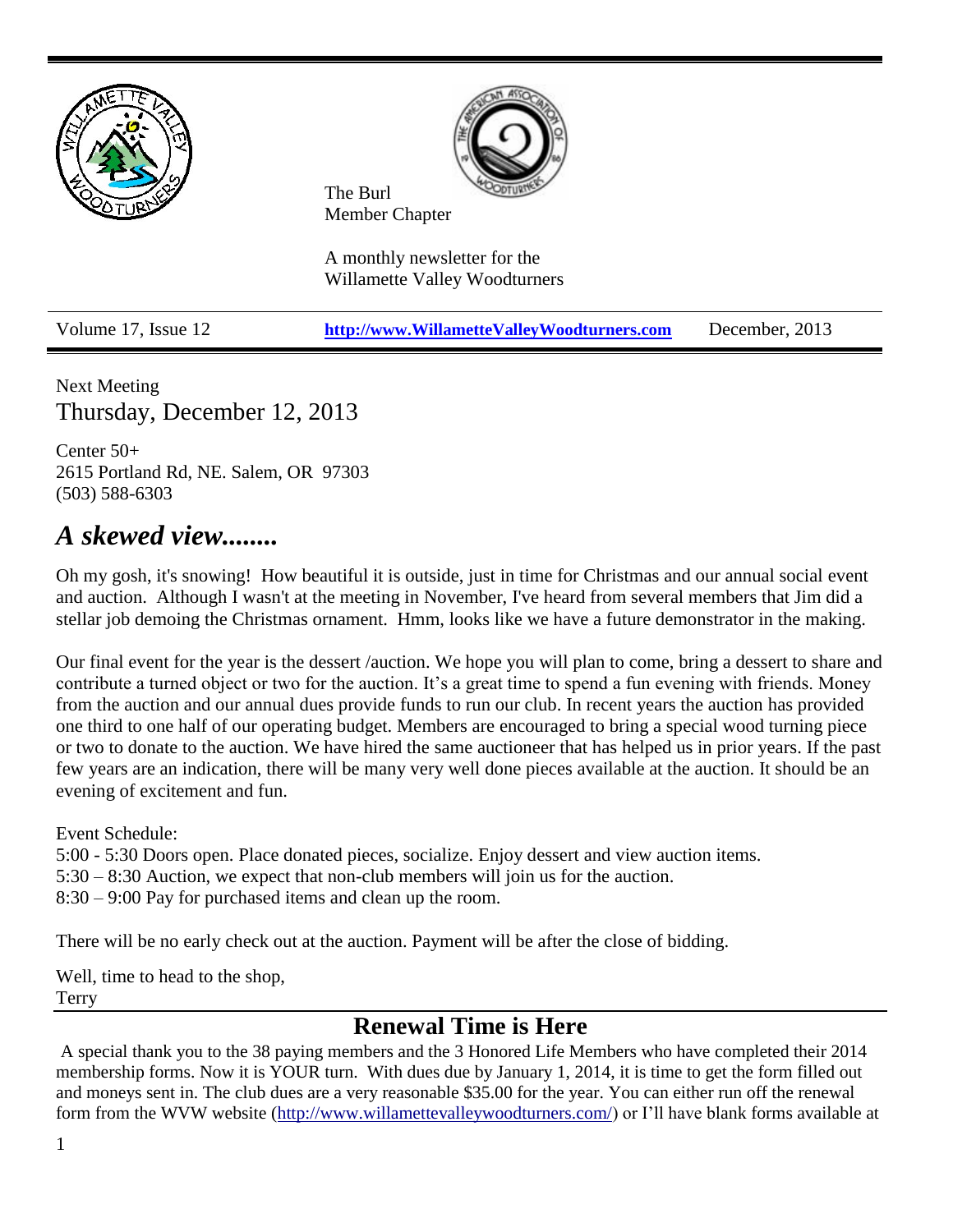the December meeting. Please complete the form, include your check for \$35.00 (made out to "WVW", and then **mail** it to me at your earliest convenience. My address is on the form. If you prefer not to mail the form and want to bring it to a meeting, please **put your completed form and check in an envelope with your name on the outside**. If you bring cash to the meeting with your completed renewal form, **please enclose the exact amount** in your envelope. Your help in getting club dues collected by using these guidelines will be greatly appreciated. Remember, if you are an **Honored Life Member** (over age 80 and a paid member for 5 years) you only need to return the membership form that confirms all your contact information. Your help in paying on time with exact amounts is so appreciated. Please don't put it off any longer. Be sure to get your form completed and mailed today. It is going to be another great year and you don't want to miss out. Thank you!

Elling Hoem WVW Treasurer

# Club Business **Current & Upcoming Events**

### **December Auction**

Dessert Pot Luck and Auction December 12, 2013

Join us for an evening of fun, meet with friends, enjoy some delicious desserts all while raising funds for our Club. Bring your favorite dessert to share. Doors open at 5:00 for socializing and feasting. Auction begins at 5:30. Don't forget your checkbook & Bid & Buy!

### **January Demonstrator: Darren Wellington**

New Year's resolution January 9, 2014





Darren, like most of us has a New Years Resolution to become a better turner. Using samples from Salem's architecture, Darren will present a number of turning cuts from a new point of view.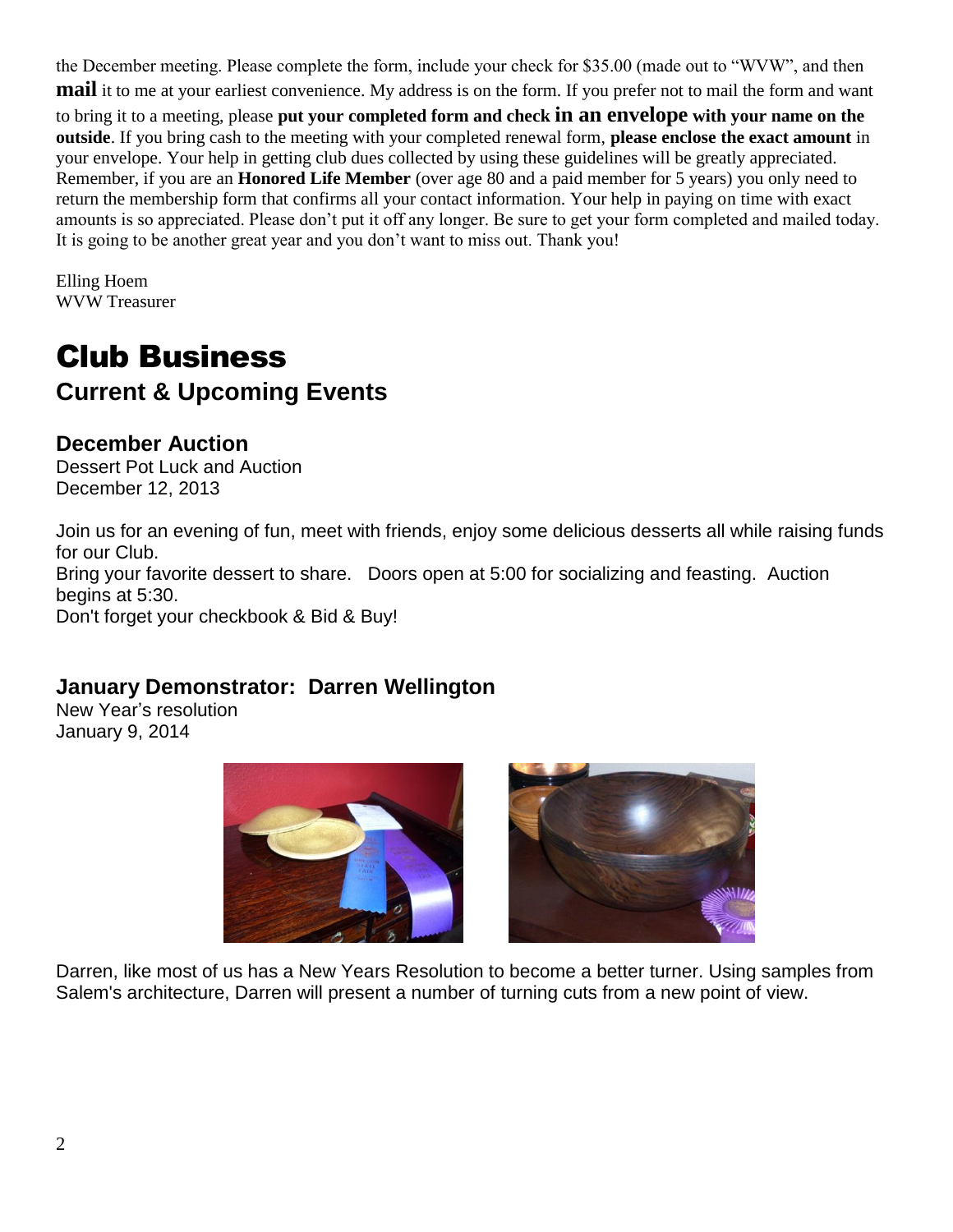# Membership Rewards (sorry, available to club members only)

#### *Library*

A friendly reminder to members with books and /or videos checked out from the library. Please return them at this next meeting.

#### *Wood Gathering*

Sign-up sheets will be available to indicate your availability to help with wood gathering. Anyone who learns of a tree or log that is available to the club should notify Jerry Lelack (503 510-1577) or Bob Hutchinson (503 508-3279). The intent is to gather wood, process it to usable pieces, store it at the home of Terry Gerros', and then make it available to members. Terry can be reached at 503 580-5013.

-----------------------------------------------------

*From Terry Gerros*:

I am also a distributor for Stick Fast CA glue, Sharpfast Sharpening systems, and the Holdfast vacuum chucking system. If you have an interest in these products, give me a call or send me an email for details.

#### *From Jerry Lelack*

Mitch Patton is selling his pen and misc. inventory. He has about \$2,100 of inventory he will sell for \$1,000 in a buy-all sale to one person or group. Mitch can be reached at 503-409-5091. Terry may have an inventory list and I have a list.

#### *Supplies*

The club purchases a few supplies in bulk and sells it to members at club cost. We routinely have superglue (\$5), black or brown superglue (\$10) accelerator (\$6) and Anchor Seal (\$10/gal). Recently the club purchased a small supply of half round protractors (\$6) used to measure the angle ground on a tool, and depth gauge (\$5). Bob Quadros will have the resale items still available at the meeting. Please bring the correct change for the items you want.

#### **Club Member Discounts**

- From Jeff Zens: Club orders will be going out on **December 16th .** If our order equals or exceeds \$1,000, Craft Supply gives us a 13% discount plus free shipping. If you order from the sales items, you will receive the club discount in addition to the sale discount, making many items available at very attractive prices. A reminder that JEFF ZENS is now our new coordinator for Craft Supply orders.
- Club members are registered with Klingspor's Woodworking Shop at [www.woodworkingshop.com](http://www.woodworkingshop.com/) or 800-228-0000, they have your name and will give you a 10% discount.
- Hartville Tool will give club members a 20% discount for the next year and a 15% discount after that: [www.hartvilletool.com](http://www.hartvilletool.com/) or 800-345-2396
- If you show your club card at checkout time to the cashier at Woodcraft in Tigard they will give you a 10% discount (may not apply to some machinery).
- Exotic Wood is offering a discount of 15% off any orders placed at: [www.exoticwoodsusa.com](http://www.exoticwoodsusa.com/) . (This includes sale items and free shipping on orders over \$300). Use promo code ewusaAAW
- Gilmer Wood now offers our club a 10% discount on purchases made there. If you haven't been to Gilmers, it is well worth the trip to Portland, if only to make your mouth water and make you cry if you leave empty handed.
- North Wood Figured Wood can be viewed at North Woods Figured Wood. Here's our website [www.nwfiguredwoods.com](http://www.nwfiguredwoods.com/) . Please take a look! We're happy to offer you our courtesy 15% discount. Anyone from our club can simply type in "WOODTURNERS" at check out to receive the sale price. No minimum purchase. We've got beautiful Big Leaf Maple, Black Locust, Madronne, White Oak, Ash, Elm and Yew.....turning blanks, slabs, burls and lumber.